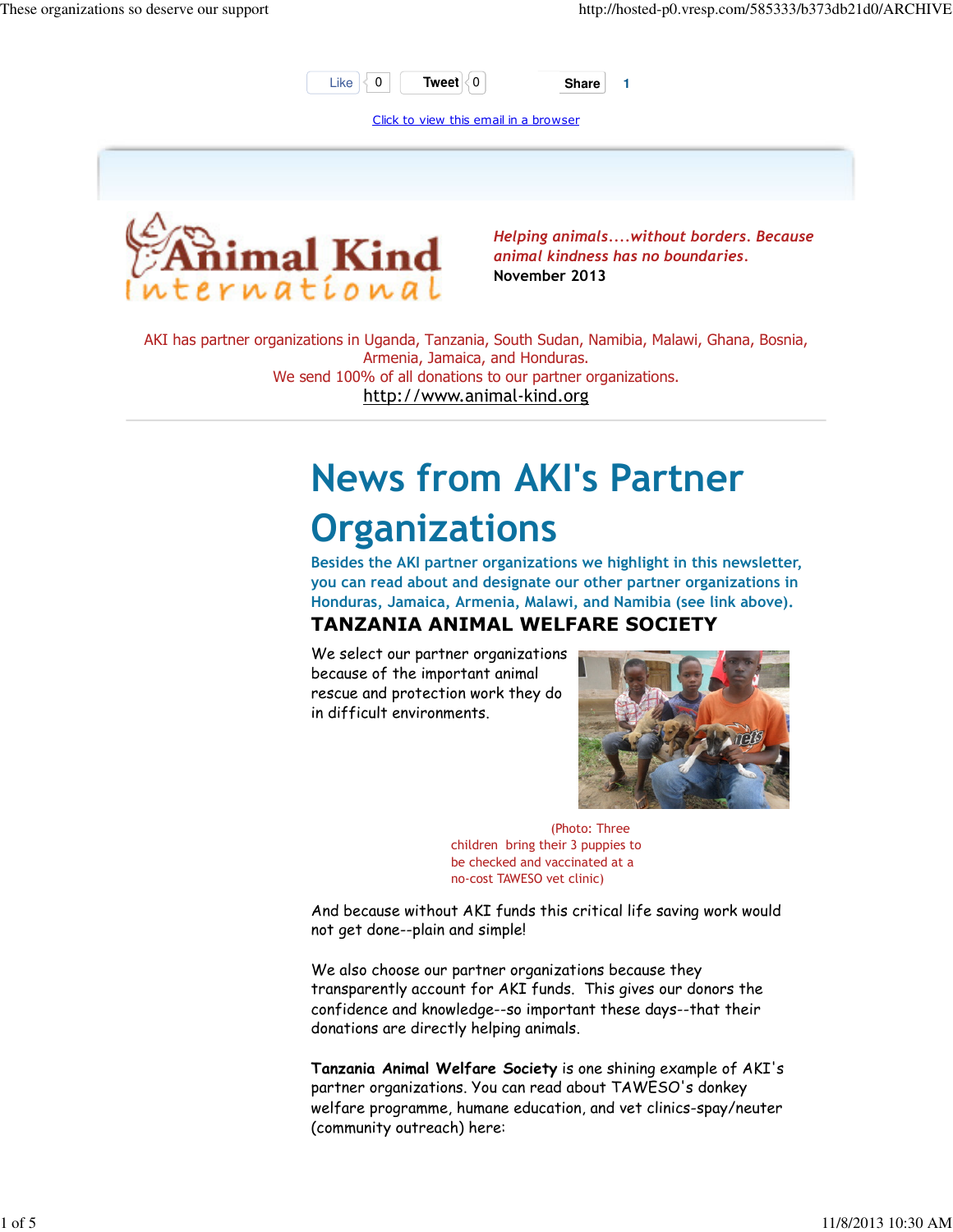#### http://www.animal-kind.org/tanzania.html

### Dr. Thomas Kahema

Recently, Dr. Thomas, TAWESO's veterinarian, told AKI, "things are going well, it is about a year now since I was fully employed by TAWESO but it has been a bit difficult as we do not have enough funds. We also need supplies, such as de-wormers for the donkeys and for the rest of the programme we specifically need Frontline (Spot on ) meds against fleas (which is now a big problem here) in dog and cats." Let's



make sure that TAWESO programs continue through 2014 and beyond! Designate TAWESO for your donation here:

http://www.animal-kind.org/supportus.html

# Uganda Society for the Protection & Care of Animals

The USPCA has rescued so many animals in the last few months thanks to Alex O., Dr. Alex, and other staff at the USPCA and USPCA volunteers. But now the Haven is over-run with puppies, kittens, dogs, and cats. Topy and her five puppies (photo to the right) are some of the lucky rescues. One of the children who was in USPCA Haven Manager Alex O's humane ed class, and who was particularly interested in what Alex was saying, got fed up with seeing Topy, a local street dog, have puppies every season. Some time after the humane ed lesson, the little boy contacted the USPCA, and Alex O visited the area and brought Topy to the Haven. You can read more about Topy and other recent USPCA rescues here:

http://www.animal-kind.org/ugandaphotoalbum.html

At the link, you'll find rescue stories about Lexi and her puppies, the 4 Chwa dogs, the 3 Luzira dogs, the Sipi Falls rescues, the kitty rescued from a drainage ditch, and more!

USPCA's Brigitte told AKI that there are 67 dogs, more than 20 puppies, and about 25 cats and kittens at the Haven--but taking good care of all these animals, getting them sterilized, and making sure that all their needs are met stretches the USPCA budget!

You can designate the USPCA Haven to receive your donation here:

http://www.animal-kind.org/ugandaadvocate.html

### Bosnia Animal Foundation

Everyone who's familiar with the situation for animals in



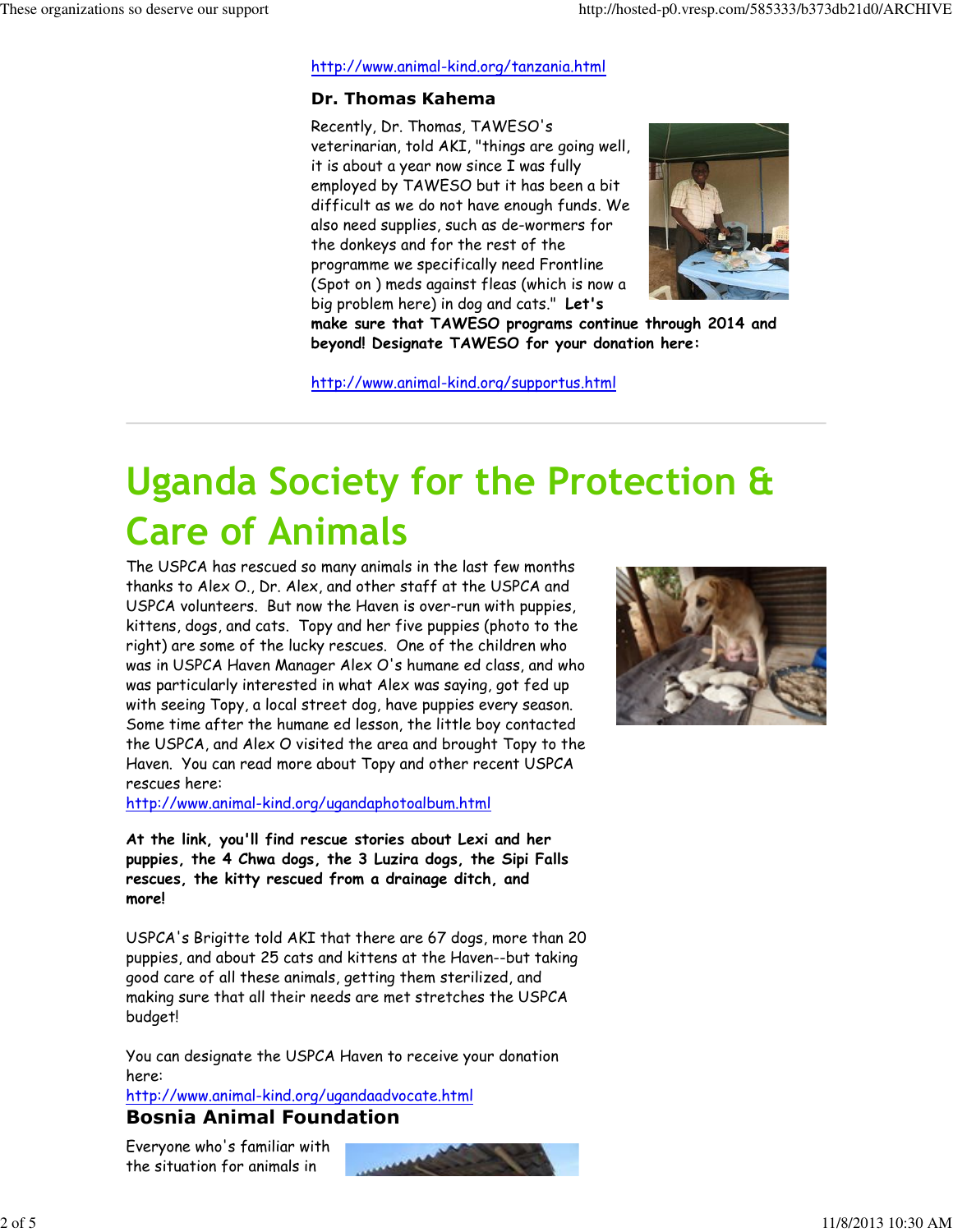Bosnia knows that a good animal shelter is hard to find there. Yet BAF's Orasje shelter is considered a model. AKI funds have supported the renovation of several kennels (the photo shows a renovated kennel)



and of a perimeter fence, but more kennels need to be renovated. What a great holiday gift this would be! Help BAF build more model dog enclosures at the Orasje animal shelter by designating them for your donation here:

http://www.animal-kind.org/bosniaanimalfoundation.html

(You can see before and after photos of the dog kennels in the BAF photo album at the above link.)

## Ghana Society for the Protection & Care of Animals

As the story about Topy illustrates, humane education is KEY! GSPCA focuses on humane ed, and they are acknowledged experts.

The GSPCA gives humane ed instruction at several schools in Accra. At the same time,



they train a teacher-mentor to continue the training.

But the GSPCA instructors, Aluizah and David, still need books about animals, other training materials, and funding to continue the lessons (transport, photocopying, supplies, etc). GSPCA and AKI thank World Animal Net for the seed funding of the GSPCA's Humane Ed Programme. AKI donors can be a part of this winning program! Consider sponsoring humane education lessons at a school; read more and designate GSPCA for your donation here:

#### http://www.animal-kind.org/GSPCAadvocate.html

\*\*\*AKI humane ed volunteers in South Sudan are also hoping to receive humane ed material.\*\*\*\*

## So Many Ways to Help!

AKI's partner organizations are thrifty--your donations go very far. Not only does AKI send 100% of your donation to our partner organizations, AKI lets you know how 100% of your donation is spent---so you'll know just what your money is doing to help animals.

A donation to AKI is a great holiday gift. We'll send a note to the gift recipient letting them know you made a donation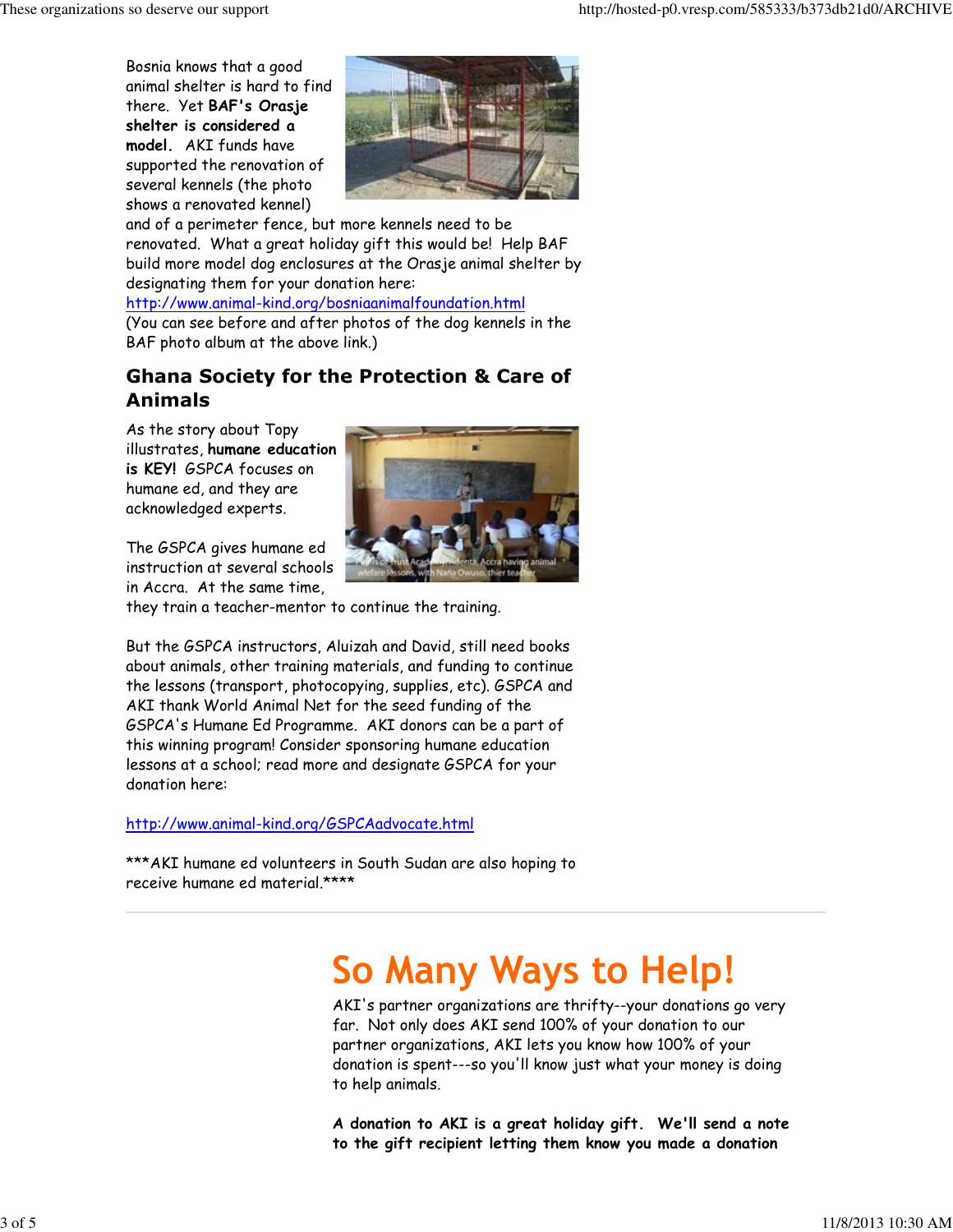to AKI in their honor. And we'll let them know how that gift is helping animals in locations where the help is needed most.

There are also ways to help AKI and our partner organizations at no cost to you!

1-Click through the fundinco site before you buy from Amazon, and AKI will get a % of your purchase: http://www.fundinco.org /orghome.php?orgid=901

2-Download the Goodsearch, Goodshop, Gooddining and more toolbar and designate AKI: http://www.goodsearch.com /nonprofit/animal-kind-international.aspx

3-Sell something on eBay and donate a % to AKI, or buy something that's posted on eBay, where the seller is giving a % to AKI: http://givingworks.ebay.com/charity-auctions/charity /animal-kind-international/58632/

4-Forward this newsletter to friends and family who care about animals--we rely on you to get the word out about AKI.

Let's make this a great holiday for animals in poor countries--where there are amazing people who are helping animals--but there are just so few donors for animal protection efforts.

Thank you very much for helping animals where the help is needed most!

Karen Menczer, Director & the AKI Board



Get social with us!



Click here to forward this email to a friend